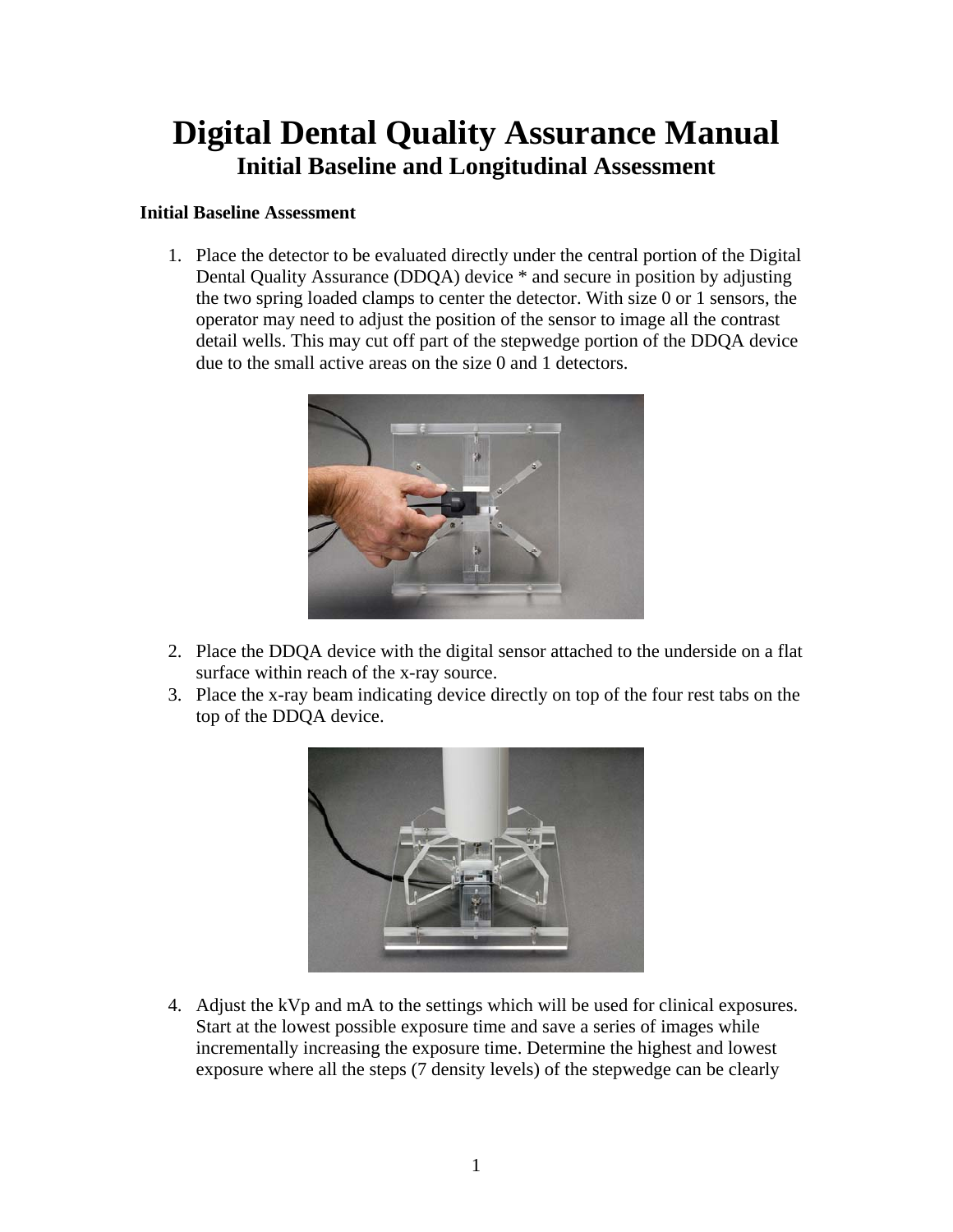delineated. Record these values on the Initial Baseline Worksheet (See Page 4). An example of image showing all seven step is shown below.



Note: Seven Steps, 5-20 line pairs, and 5 holes

- 5. Count the number of visible line pairs in the image at the highest exposure time as determined in step 4. Record the visible line pairs value on the Initial Baseline Worksheet.
- 6. In the same images, count the number of visible holes (maximum 5) and record this value on the Initial Baseline Worksheet.
- 7. For each image acquired in Step 4, count the number of visible line pairs and holes. Record these values on the Initial Baseline Worksheet.
- 8. The lowest exposure in which the maximum line-pairs and number of holes can be visualized is the Baseline Quality Assurance Exposure.
- 9. Record this exposure time as the Baseline Quality Assurance Exposure setting on the Initial Baseline Worksheet.
- 10. Acquire and save a digital image with the Baseline Quality Assurance Exposure setting determined in step 9. This image will be used for comparison in the Longitudinal Quality Assurance Assessment.
- 11. To test another sensor from the same manufacturer, the operator only needs to loosen one side of the adjustment clamp to remove and replace the sensor thereby saving time.
- 12. Data for each sensor should be recorded separately on a separate Initial Baseline Worksheet.

#### **\* patent pending**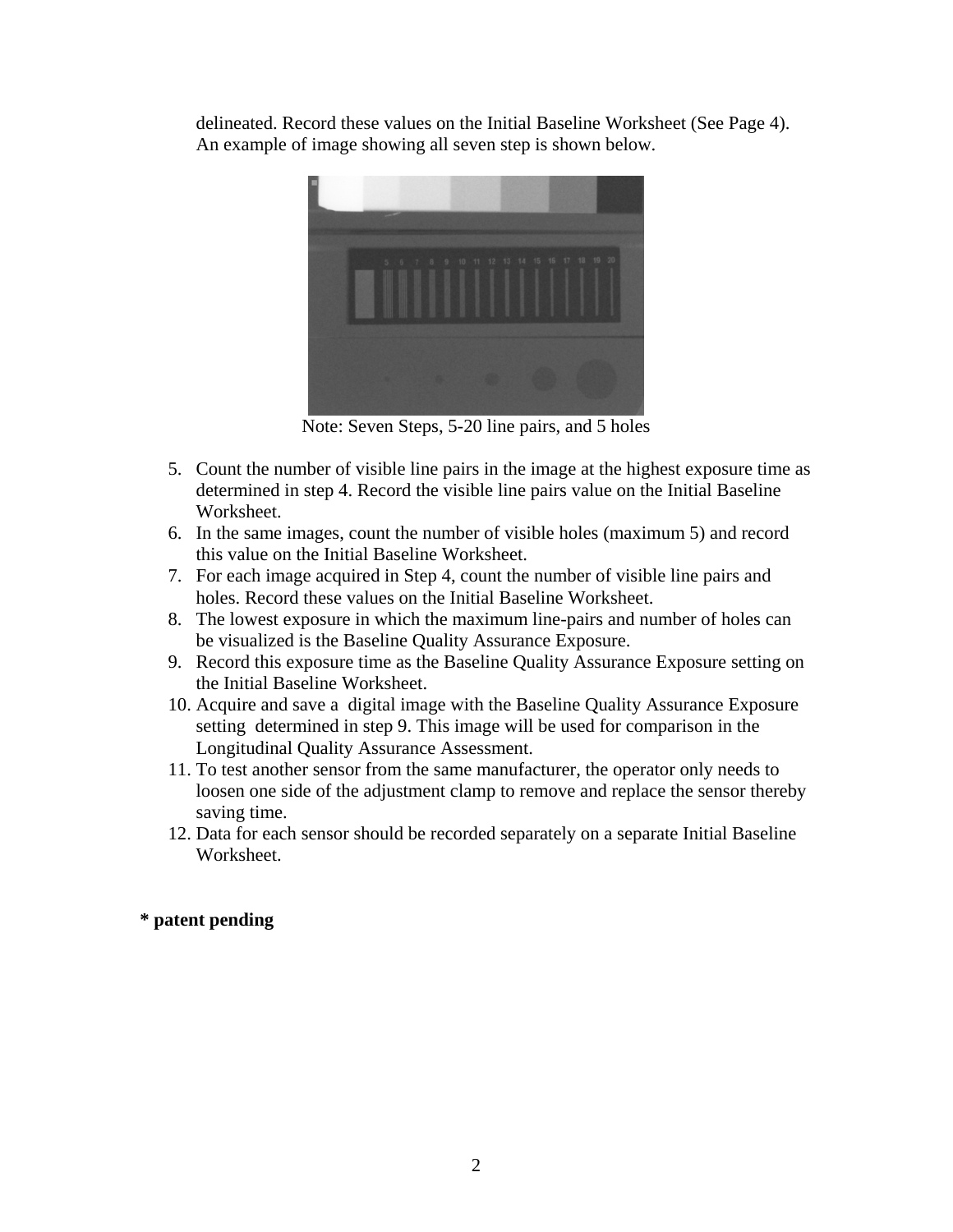#### **Longitudinal Quality Assurance Assessment**

- 1. Position the sensor and x-ray machine to be evaluated as described in step 1 through 3 in the Initial Baseline Assessment.
- 2. Acquire a digital image using the Quality Assurance Exposure settings from the corresponding Initial Baseline Worksheet.
- 3. Compare the number of steps, line-pairs and holes present in the baseline image to the new image.
- 4. Record the date, technician and results in the Longitudinal Quality Assurance Record (See Page 5).
- 5. This procedure can be repeated to verify sensor performance at scheduled intervals to be determined by the individual facility such as weekly, biweekly or monthly. However, it is strongly recommended that a quality control assessment evaluation be performed on the sensor if the sensor has been dropped, mishandled or bitten by a patient.

### **Objective Line-Pair Analysis using UTHSCSA ImageTool software**

#### **Download ImageTool**

- 1. UTHSCSA ImageTool® is free image analysis software for Windows based computers that can be downloaded at http://ddsdx[.uthscsa.edu](http://www.uthscsa.edu/)/dig/download.html.
- 2. Download "ImageTool" in IT.ZIP folder and hit the run icon button which will then unzip and install the UTHSCSA ImageTool program on your computer.
- 3. The image to be analyzed with ImageTool can be in tif, jpg or bmp format.
- 4. Click File >>Open Image... then navigate to the image to be analyzed and click Open.
- 5. After the image has been opened, click on the Analysis Drop Down Menu on the Tool Bar and select line profile.
- 6. A line profile is drawn across the line pair gauge on the image and the highest line pairs/mm with five distinct peaks and four distinctive troughs is selected as the line pair resolution of that image.

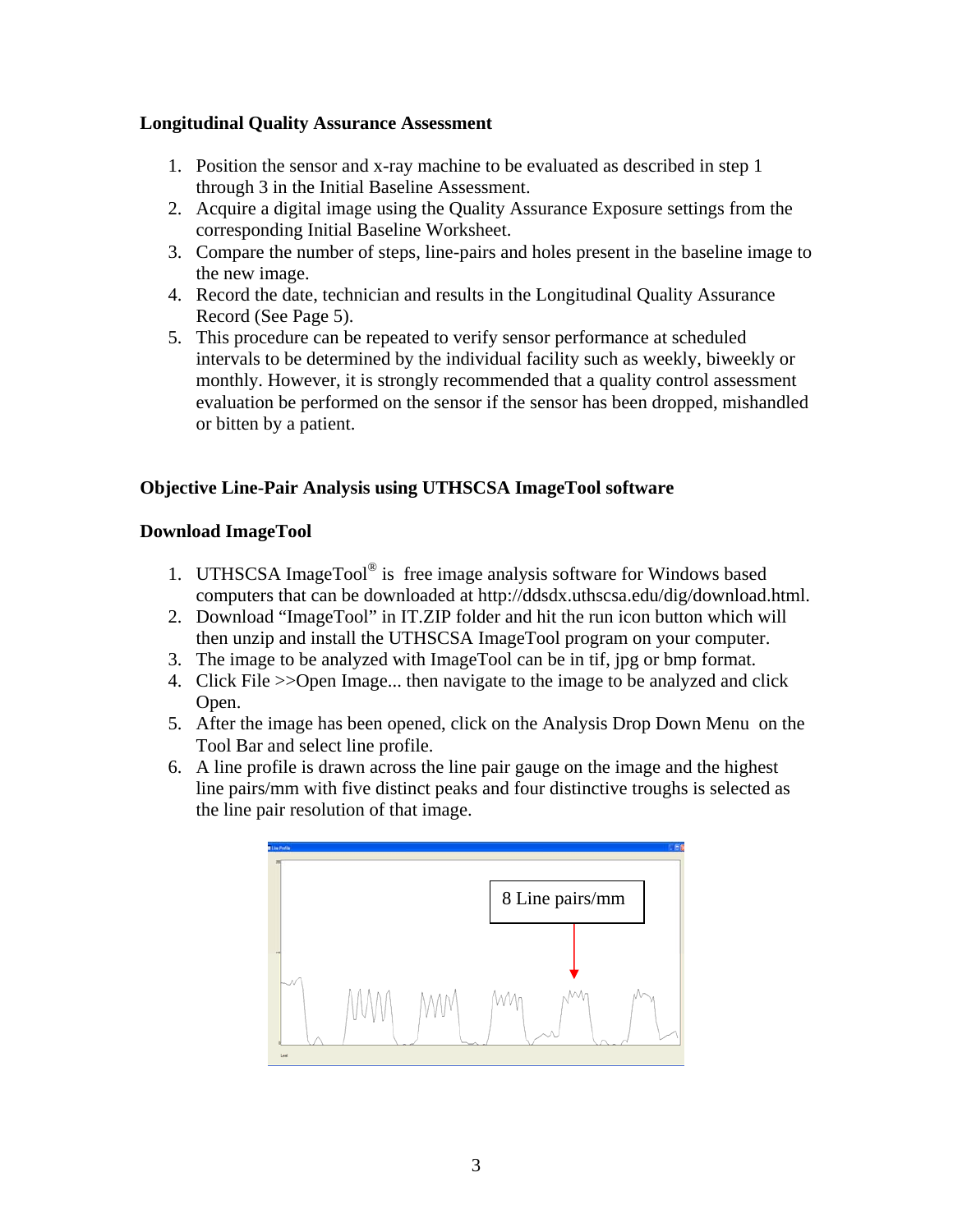## **Digital Dental Quality Assurance Initial Baseline Worksheet**

Date: \_\_\_\_\_\_\_\_\_\_\_\_

| Technician: |  |
|-------------|--|
|             |  |

| Sensor (Manufacturer, Model, Serial #): |  |  |
|-----------------------------------------|--|--|
|-----------------------------------------|--|--|

X-ray Machine (Manufacturer, Model, Serial #): \_\_\_\_\_\_\_\_\_\_\_\_\_\_\_\_\_\_\_\_\_\_\_\_\_\_\_\_\_\_\_\_\_

kVp: \_\_\_\_\_\_\_\_\_\_

mA: \_\_\_\_\_\_\_\_\_

| <b>Highest Exposure Limit:</b> |  |  |  |
|--------------------------------|--|--|--|
|--------------------------------|--|--|--|

Lowest Exposure Limit: \_\_\_\_\_\_\_\_\_\_\_\_

| <b>Exposure Time</b> | <b>Steps</b> | <b>Line-Pairs</b> | <b>Holes</b> |
|----------------------|--------------|-------------------|--------------|
|                      |              |                   |              |
|                      |              |                   |              |
|                      |              |                   |              |
|                      |              |                   |              |
|                      |              |                   |              |
|                      |              |                   |              |
|                      |              |                   |              |
|                      |              |                   |              |
|                      |              |                   |              |
|                      |              |                   |              |
|                      |              |                   |              |
|                      |              |                   |              |
|                      |              |                   |              |
|                      |              |                   |              |
|                      |              |                   |              |
|                      |              |                   |              |
|                      |              |                   |              |
|                      |              |                   |              |
|                      |              |                   |              |

Quality Assurance Exposure: \_\_\_\_\_\_\_\_\_\_\_\_\_\_sec.